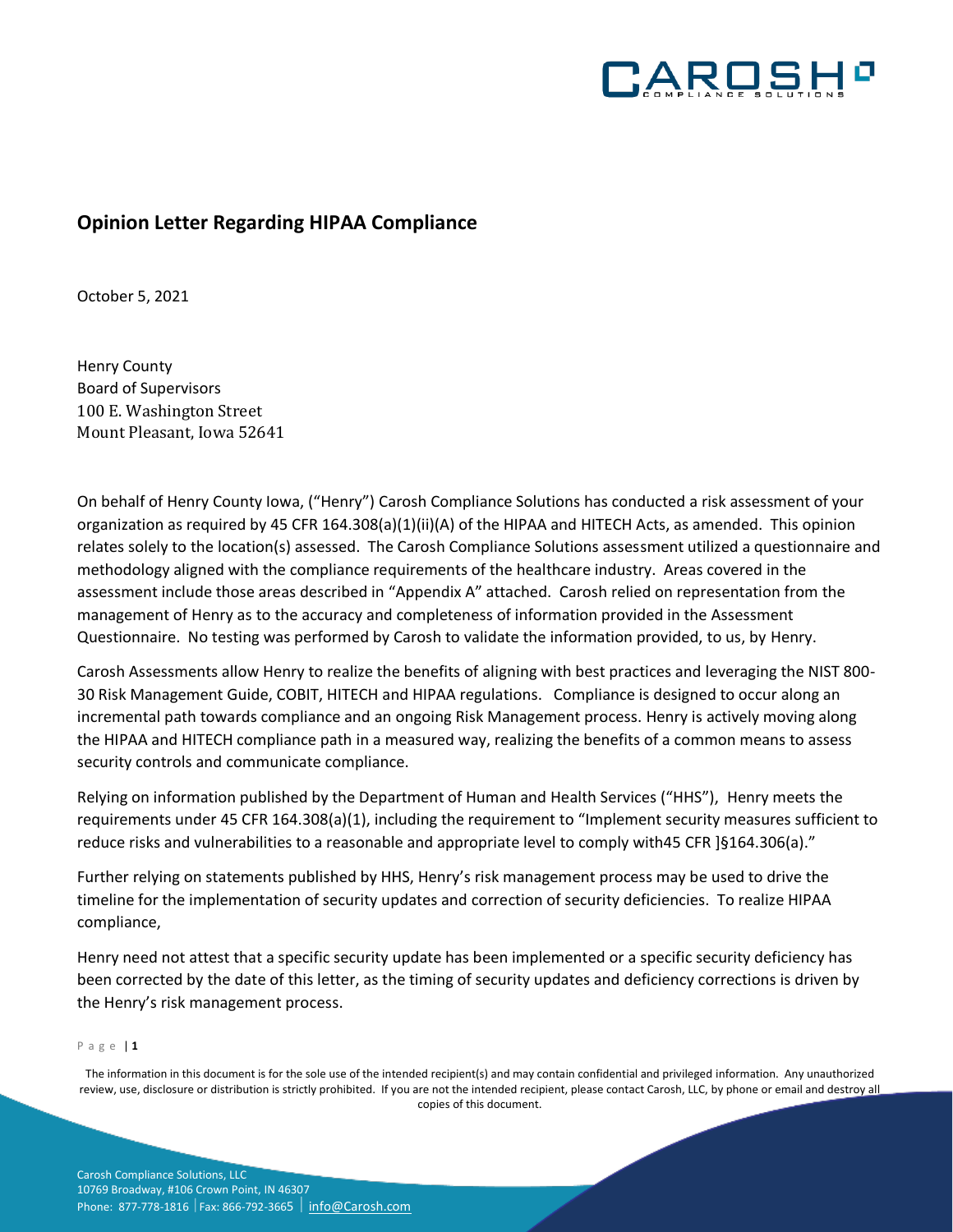

Thank you for this opportunity to assist Henry in pursuing HIPAA and HITECH compliance and its overall Risk Management effort. Please do not hesitate to contact Carosh Compliance Solutions LLC at Compliance@Carosh.com, or (312) 239-0529, should you have any questions or comments.

Congratulations on engaging in this process, giving your clientele confidence in the security and privacy of their protected health information.

Sincerely,

Roger Shindell, MS, CHPS, CISA, CIPM President & CEO

## **Appendix A**

P a g e | **2** Security §164.306 - General Rules

The information in this document is for the sole use of the intended recipient(s) and may contain confidential and privileged information. Any unauthorized review, use, disclosure or distribution is strictly prohibited. If you are not the intended recipient, please contact Carosh, LLC, by phone or email and destroy all copies of this document.

Carosh Compliance Solutions, LLC 10769 Broadway, #106 Crown Point, IN 46307 Phone: 877-778-1816 | Fax: 866-792-3665 | [info@Carosh.com](mailto:info@Carosh.com)